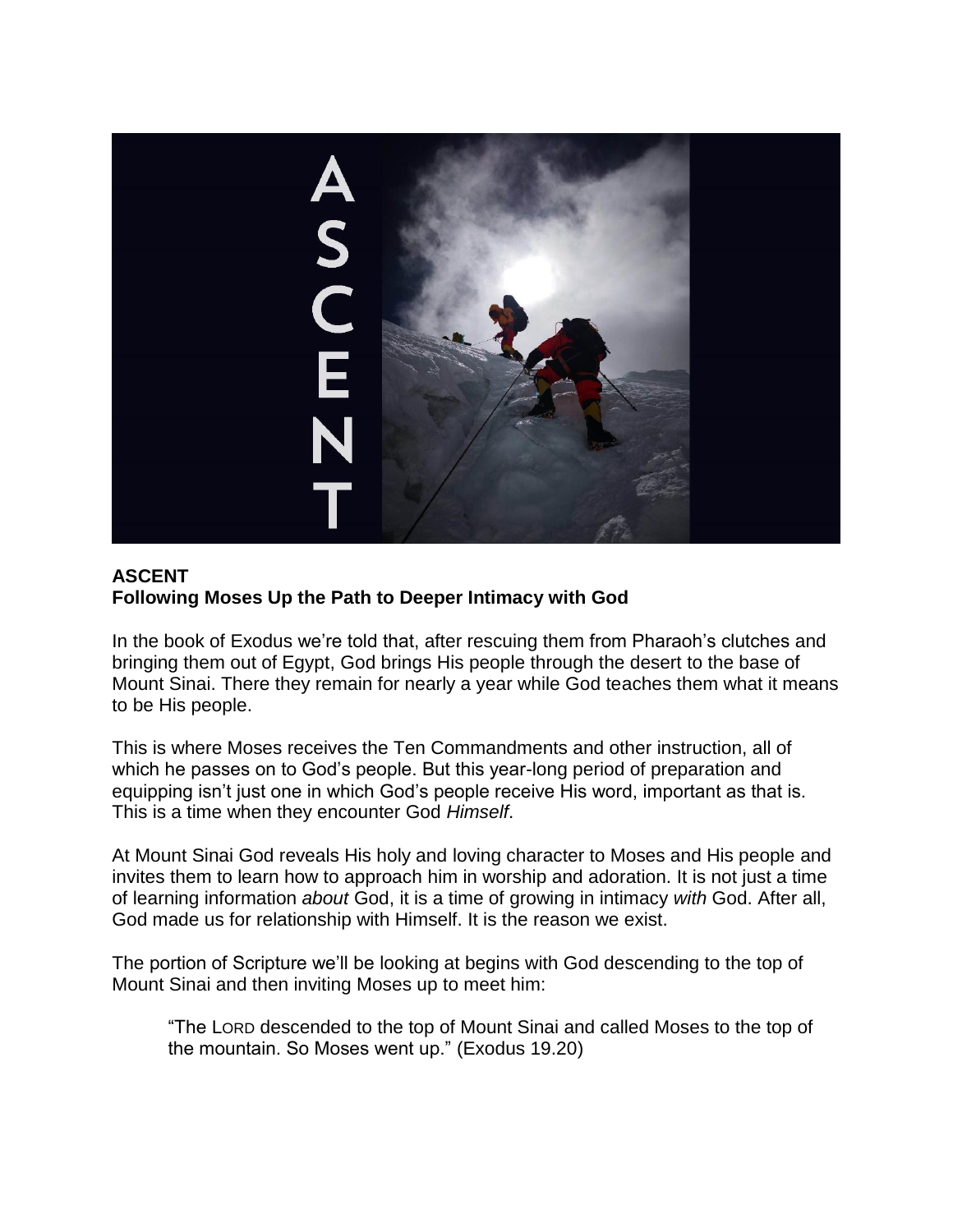Studying the story of Moses and the Israelites at the mountain as told in Exodus 19 through 34, we'll be following God's people into deeper intimacy with God. In each message we'll explore a different aspect of God's invitation to draw nearer to Him as well as how He desires us to respond.

Are you ready to grow closer to God? To deepen your worship life? To live with a larger view of God? To grow in intimacy with Him?

This series is about all the wonders, joys, and challenges that come with saying yes to God's invitation to draw near to Him. Join us as we follow Moses up the path into deeper intimacy with God.

### **May 1 God's Gracious Invitation and Our Response Exodus 19.1-25, 24.1-2 (19.20)**

All intimacy with God begins at his invitation. God always takes the first step. God calls us; He says, "Come." God condescends to draw near to us, and then He graciously calls us to draw near to Him, to come "further up and further in," as CS Lewis put it.

Our corporate worship each week reestablishes our identity as God's people, and recalibrates our sense of reality with God occupying the center. Our drawing near to God rests on our experience of God's faithfulness in the past, as He "carried us on eagles' wings and brought you to myself" (Exodus 19.7). As God's people we worship God together, side by side, and we approach God alone, face to face.

### **May 8 God's Glorious Character and Our Response: Part One Exodus 19.14-19, 20.18-21, 24.10, 33.18-34.8 (20.18-21)**

As we approach God, He reminds us that He is transcendent (from outside of the created realm, unlike any created being), holy (exalted, unique, and separate in every aspect of his character), and loving (relating to his people with compassion and grace and deeply desiring their best). Intimacy with God is grounded in encountering Him, *seeing* Him. Each time we approach God we remember what is true about His nature and character. While God's transcendence and holiness may tempt us to pull back in fear, God's love compels us to step forward in awe.

\* \* \*

# **Interlude May 15** Grief to Joy! The Final Chapter **Rob John 21.1-25**

For three years Jesus prepared his disciples to live for Him, a call He reiterated in the upper room discourse on the last night He spent with them. And then, in the ensuing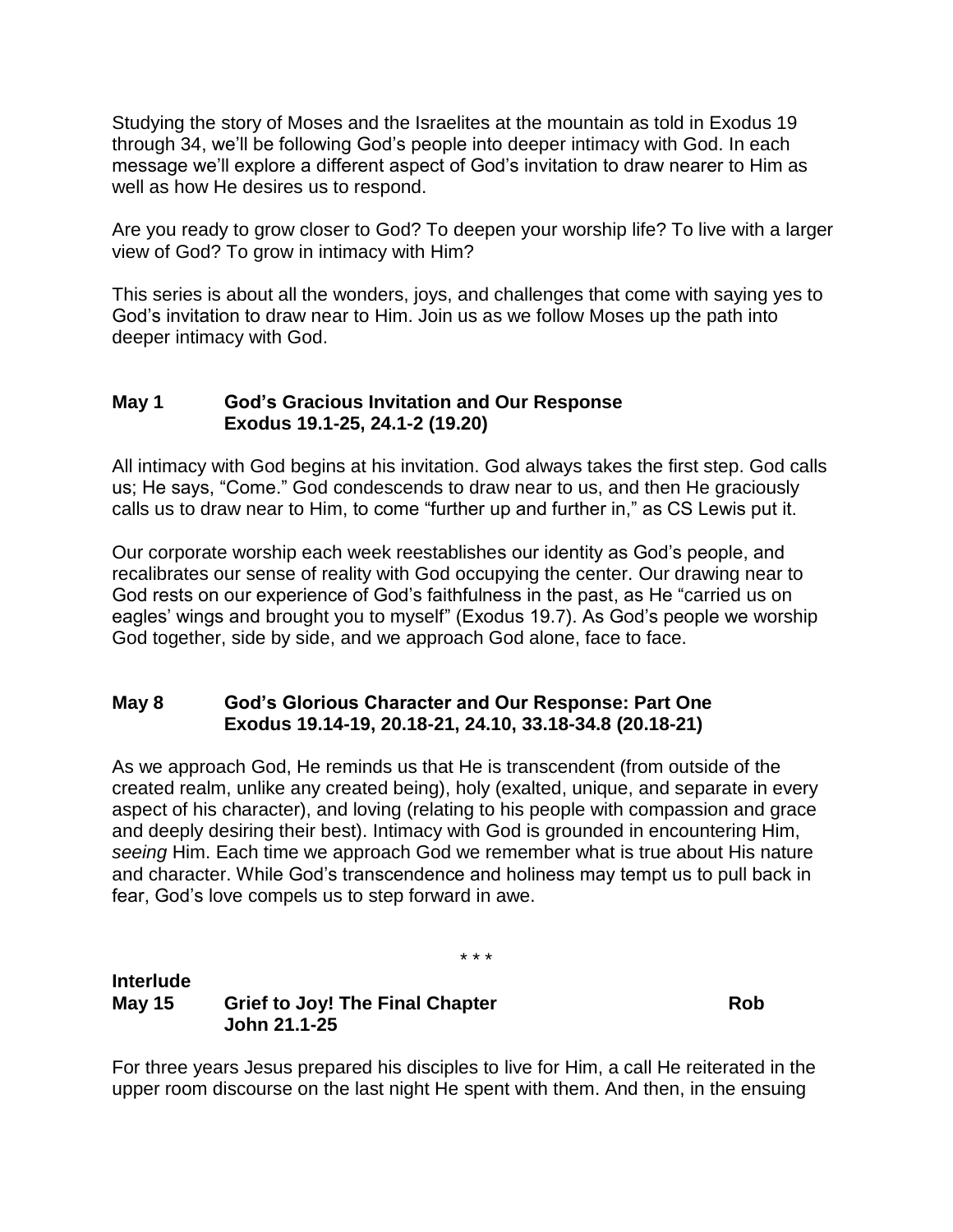hours, they all failed Him. It is tempting to believe that our sin and failure disqualify us from Kingdom service. Jesus shows us otherwise. By serving the disciples a meal He shows that His communion with them is unbroken by their sin, and by reiterating His call to love the sheep He reinstates the failed disciples. Kingdom ministry stands on His grace, not our performance.

\* \* \*

## **May 22 God's Glorious Character and Our Response, Part Two Exodus 19.14-19, 20.18-21, 24.10, 33.18-34.8 (34.8)**

When we worship, we do not merely remind ourselves and one another what is true about God. At some point in our daily and weekly worship our focus shifts from what is true about God to God Himself. We encounter Him, we come face to face with *Him*. Moving from "He is" to "You are," we experience his transcendent, holy, and loving character afresh. This fosters a response of awe and intimacy, moving us to bow before God and worship Him, giving physical expression to our internal devotion and adoration.

### **May 29 God's Sacrificial Provision and Our Response**  *Communion* **Exodus 24.1-22, 33.6-7a, Hebrews 9.11-10.14**

As fallen human beings, we have no footing on which to stand before God. We cannot approach God on the basis of our own merit. Unholy humanity cannot approach holy God . . . unless God makes provision for us and opens the way – which He did. God established us in a covenant relationship that is grounded in His own faithfulness to Himself and to us. Rooted in sacrifice (the innocent dying in place of the guilty), God's covenant makes it possible for us to stand before God as though innocent and deserving, our sin, our guilt, and our shame washed clean. This covenant was anticipated in the Old Testament, at Mount Sinai, and was fulfilled in the New Testament, at Golgotha.

### **June 5 God's Self-Revelation and Our Response Exodus 24.1-7 (24.3 and 24.7)**

Because God transcends the world He made, because God is invisible (or opaque) to us, we can only know about God what He graciously chooses to reveal to us. God gave His people the gift of His word to guide is in our understanding of Him and of the life to which He calls us as His people. Even more, He gave us His word to guide us into *relationship* with Him – not merely to inform us but to invite us. The response He desires of us is to take His word to heart, as His word to us, letting it determine how we say "Yes" to Him – how we believe and how we live, saying with the Israelites: "We will do everything the Lord has commanded."